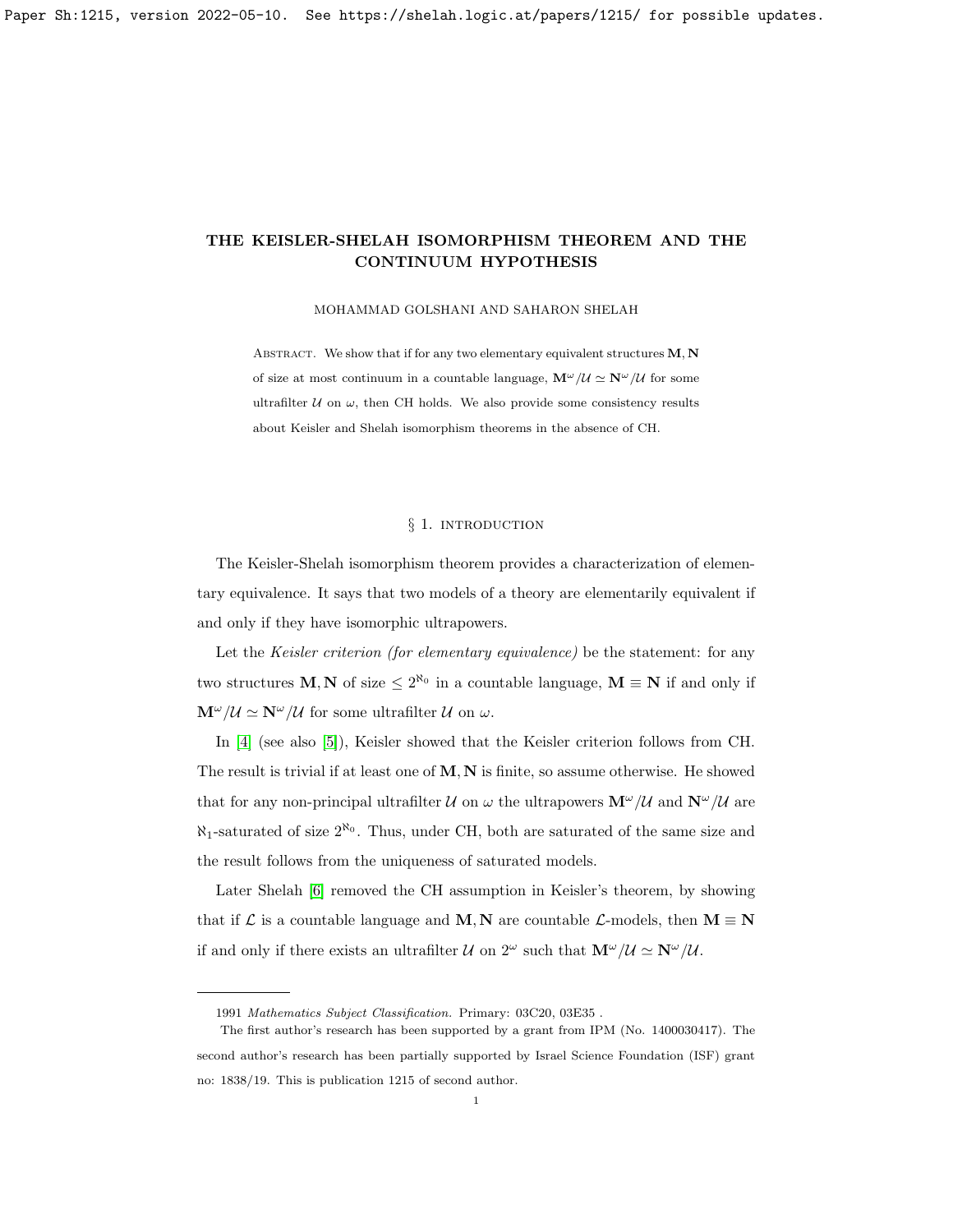In [\[8\]](#page-8-3), Shelah has constructed a model of ZFC in which  $2^{\aleph_0} = \aleph_2$  and in which there are countable graphs  $\Delta \equiv \Gamma$  such that for no ultrafilter U on  $\omega$ ,  $\Delta^{\omega}/U \simeq$  $\Gamma^{\omega}/\mathcal{U}$ . This shows that CH is an essential assumption for Keisler's theorem, even for countable models.

In this paper we discuss some variants of the Keisler's criterion, in particular in the absence of CH, and prove some related results. First we show that Keisler's criterion is indeed equivalent to CH by proving the following theorem.

<span id="page-1-1"></span>**Theorem 1.1.** Suppose  $2^{\aleph_0} \ge \aleph_2$ . Then the Keisler criterion fails.

The counterexample we consider for the above theorem comes from the theory of dense linear orders, see Theorem [2.1.](#page-1-0)

It is known from the work of Ellentuck and Rucker [\[2\]](#page-8-4) that if Martin's axiom+¬CH holds, then there exists an ultrafilter  $\mathcal U$  on  $\omega$  such that for any countable structure M, the ultrapower  $\mathbf{M}^{\omega}/\mathcal{U}$  is saturated. In particular if  $\mathbf{M} \equiv \mathbf{N}$  are countable models of the same vocabulary, then  $\mathbf{M}^{\omega}/\mathcal{U} \simeq \mathbf{N}^{\omega}/\mathcal{U}$ . We consider models of larger size and ask for the same conclusion. In particular, we prove the following:

<span id="page-1-2"></span>**Theorem 1.2.** Suppose  $2^{\aleph_0} > \aleph_1 = cf(2^{\aleph_0})$  and Cov(meagre) =  $2^{\aleph_0}$ . If **M**, **N** are models of size  $\aleph_1$  in a countable language, then  $\mathbf{M}^\omega/\mathcal{U} \simeq \mathbf{N}^\omega/\mathcal{U}$  for some ultrafilter  $\mathcal U$  on  $\omega$ .

We also prove a related consistency result in the generic extension obtained by adding many Cohen reals, which allows us to remove the cofinality restriction of the above theorem.

## § 2. Keisler's theorem and the CH

In this section we prove the following theorem which immediately implies Theorem [1.1.](#page-1-1)

<span id="page-1-0"></span>**Theorem 2.1.** There are models **M**, **N** of the theory  $\text{Th}(\mathbb{Q}, <)$  of size  $\aleph_0, \aleph_2$  respectively such that for no ultrafilter  $\mathcal U$  on  $\omega$ ,  $\mathbf{M}^\omega/\mathcal U \simeq \mathbf{N}^\omega/\mathcal U$ .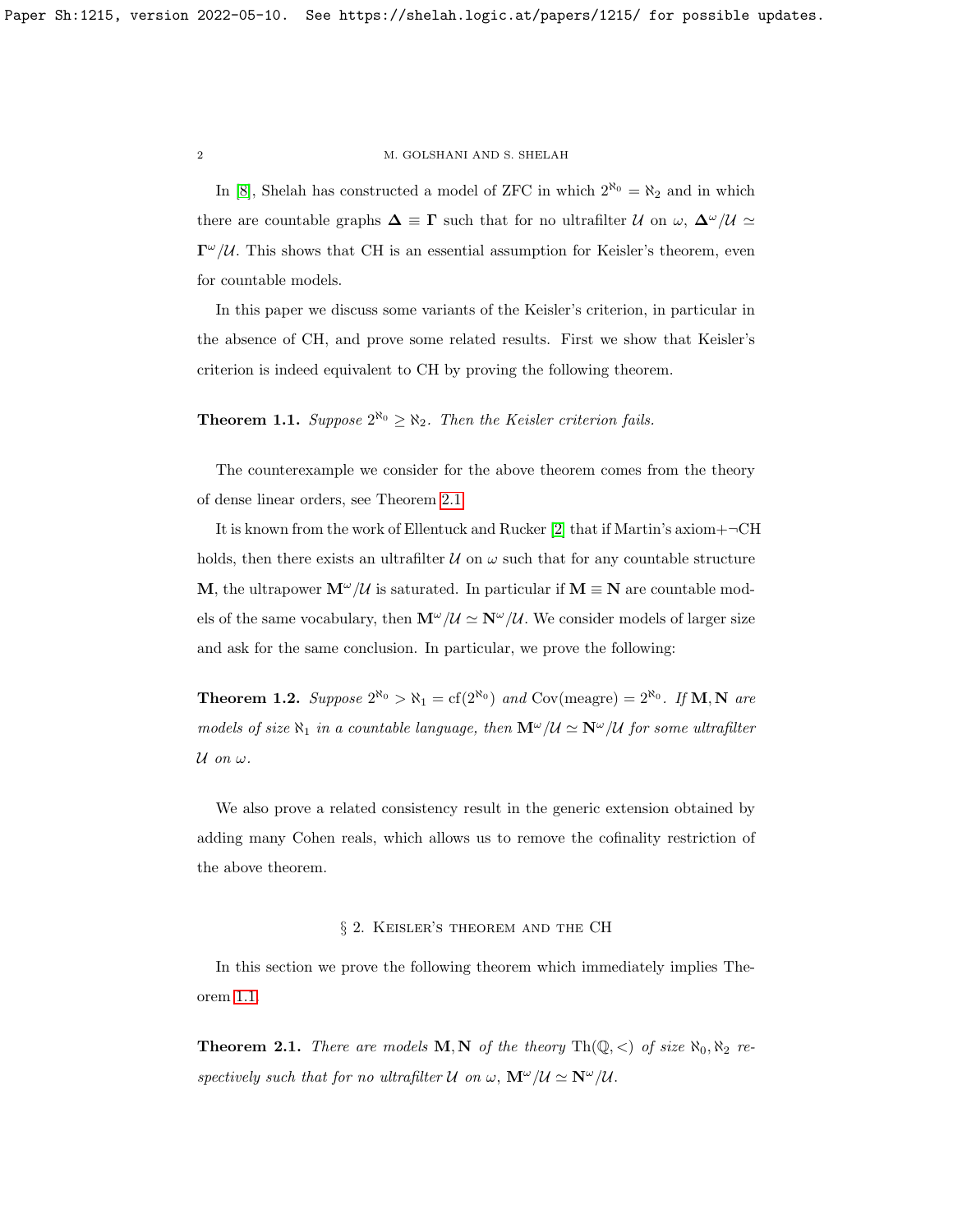*Proof.* Let  $\mathbf{M} = (\mathbb{Q}, \leq)$  and let  $\mathbf{N}$  be a dense linear order of cardinality  $\aleph_2$  such that for some  $a, b \in \mathbb{N}$  we have  $cf(\mathbb{N}_a) = \aleph_1$  and  $cf(\mathbb{N}_b) = \aleph_2$ , where for each  $c \in \mathbb{N}$ ,

$$
\mathbf{N}_c = \{d \in \mathbf{N} : d <_{\mathbf{N}} c\}.
$$

We show that  $M$  and  $N$  are as required. Suppose, towards a contradiction, that for some ultrafilter U on  $\omega$ , there exists an isomorphism  $f : \mathbb{N}^{\omega}/\mathcal{U} \simeq \mathbb{N}^{\omega}/\mathcal{U}$ . To simplify the notation, let us set  $\mathbf{M}_{*} = \mathbf{M}^{\omega}/\mathcal{U}$  and  $\mathbf{N}_{*} = \mathbf{N}^{\omega}/\mathcal{U}$ . Let

$$
a_* = [\langle a : n < \omega \rangle]_\mathcal{U} \in \mathbf{N}_*
$$

and

$$
b_*=[\langle b:n<\omega\rangle]_{\mathcal{U}}\in\mathbf{N}_*.
$$

By the choice of elements  $a$  and  $b$  we have:

Claim 2.2.  $cf((N_*)_{a_*}) = \aleph_1$  and  $cf((N_*)_{b_*}) = \aleph_2$ .

*Proof.* Let us show that  $cf((N_*)_{a_*}) = \aleph_1$ . Pick a  $\lt_N$ -increasing sequence  $\langle a_i :$  $i < \omega_1$  which is  $\langle \mathbf{N} \cdot \mathbf{C}$  is a  $a$ . Then the sequence  $\langle (a_i)_* : i < \omega_1 \rangle$ , where  $(a_i)_* = [\langle a_i : n < \omega \rangle]$ u is an increasing sequence below  $a_*$ . Let us show that it is also cofinal in  $a_*$ . Thus let  $f: \omega \to \mathbb{N}$  and suppose that  $[f]_{\mathcal{U}} \lt_{N_*} a_*$ . Without loss of generality  $f : \omega \to \mathbb{N}_a$ . For each  $n < \omega$  pick some  $i(n) < \omega_1$  such that  $f(n) \leq_{\mathbf{N}} a_{i(n)}$ . Let  $j = \sup_{n \to \infty} i(n)$ . Then  $j < \omega_1$  and for every  $n < \omega$ 

$$
f(n) <_{\mathbf{N}} a_{i(n)} <_{\mathbf{N}} a_j
$$

in particular  $[f]_U \lt_{\mathbf{N}_*} (a_j)_*.$  Thus the sequence  $\langle (a_i)_*: i \lt \omega_1 \rangle$  is increasing and cofinal in  $a_*$ . By the regularity of  $\aleph_1$ , we have  $cf((\mathbf{N}_*)_{a_*}) = \aleph_1$ .

Set  $a_{\dagger} = f(a_{\ast})$  and  $b_{\dagger} = f(b_{\ast}).$ 

<span id="page-2-1"></span>**Claim 2.3.**  $cf((\mathbf{M}_*)_{a_{\dagger}}) = \aleph_1$  and  $cf((\mathbf{M}_*)_{b_{\dagger}}) = \aleph_2$ .

*Proof.* It is trivial by the choice of  $a_{\dagger}$  and  $b_{\dagger}$ .

<span id="page-2-0"></span>**Claim 2.4.** There is a function  $F : M^3 \to M$  such that for every  $c, d \in M$ , the formula  $F(x, c, d)$  defines an automorphism of **M** which maps c to d.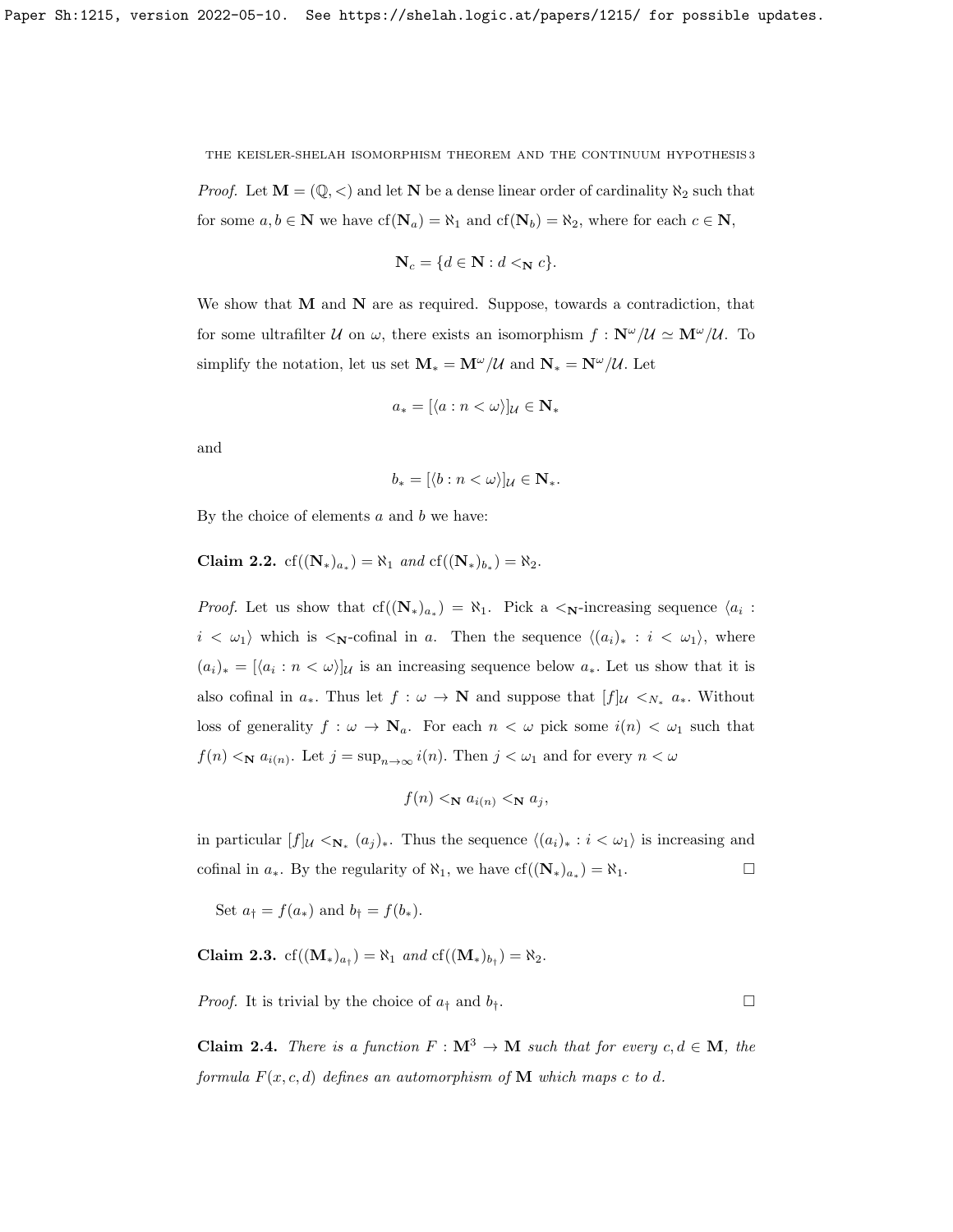*Proof.* Define F by  $F(x, y, z) = x - y + z$ . The function F is easily seen to be as required.

It follows from Claim [2.4](#page-2-0) that for some function  $F_*$ ,  $(\mathbf{M}_*, F_*) = (\mathbf{M}, F)^{\omega}/\mathcal{U}$ . Then by the choice of F, the function  $F_*$  has the following property:

(\*):  $F_*$  :  $\mathbf{M}_*^3$  →  $\mathbf{M}_*$  is a function such that for all  $c, d \in \mathbf{M}_*$ , the formula  $F_*(x, c, d)$  defines an automorphism of  $\mathbf{M}_*$  which maps c to d.

In particular  $F_*(x, a_{\dagger}, b_{\dagger})$  defines an automorphism of  $\mathbf{M}_*$  which maps  $a_{\dagger}$  to  $b_{\dagger}$ . Thus we must have

$$
cf((\mathbf{M}_{*})_{a_{\dagger}})=cf((\mathbf{M}_{*})_{b_{\dagger}}),
$$

which contradicts Claim [2.3.](#page-2-1)

By the above result and Keisler's theorem, we have the following corollary.

Corollary 2.5. The following are equivalent:

- $(a)$  CH,
- (b) Keisler's criterion: if  $\mathcal L$  is a countable language and  $M, N$  are  $\mathcal L$ -models of size  $\leq 2^{\aleph_0}$ , then  $\mathbf{M} \equiv \mathbf{N}$  if and only if there exists an ultrafilter U on  $\omega$ such that  $\mathbf{M}^{\omega}/\mathcal{U} \simeq \mathbf{N}^{\omega}/\mathcal{U}$ .
	- $\S$  3. Keisler-Shelah theorem for models of cardinality  $\aleph_1$

In this section, we ask to what extent the Keisler and Shelah isomorphism theorems can hold for models of uncountable cardinality. We prove some theorems which by the result of the previous section are, in some sense, optimal.

- **Definition 3.1.** (1) Let Cov(meagre) be the minimal size of a family of meagre subsets of the real line that cover it.
	- (2) Given an infinite cardinal  $\kappa$ , let  $MA_{\kappa}$ (countable) be the following statement: if  $\mathbb P$  is a countable partial order and  $\mathcal A$  is a family of dense subsets of  $\mathbb P$  of size  $\kappa$ , then there exists a filter  $\mathbf{G} \subseteq \mathbb{P}$  meeting all sets in A.

Our proof relies on the following lemma.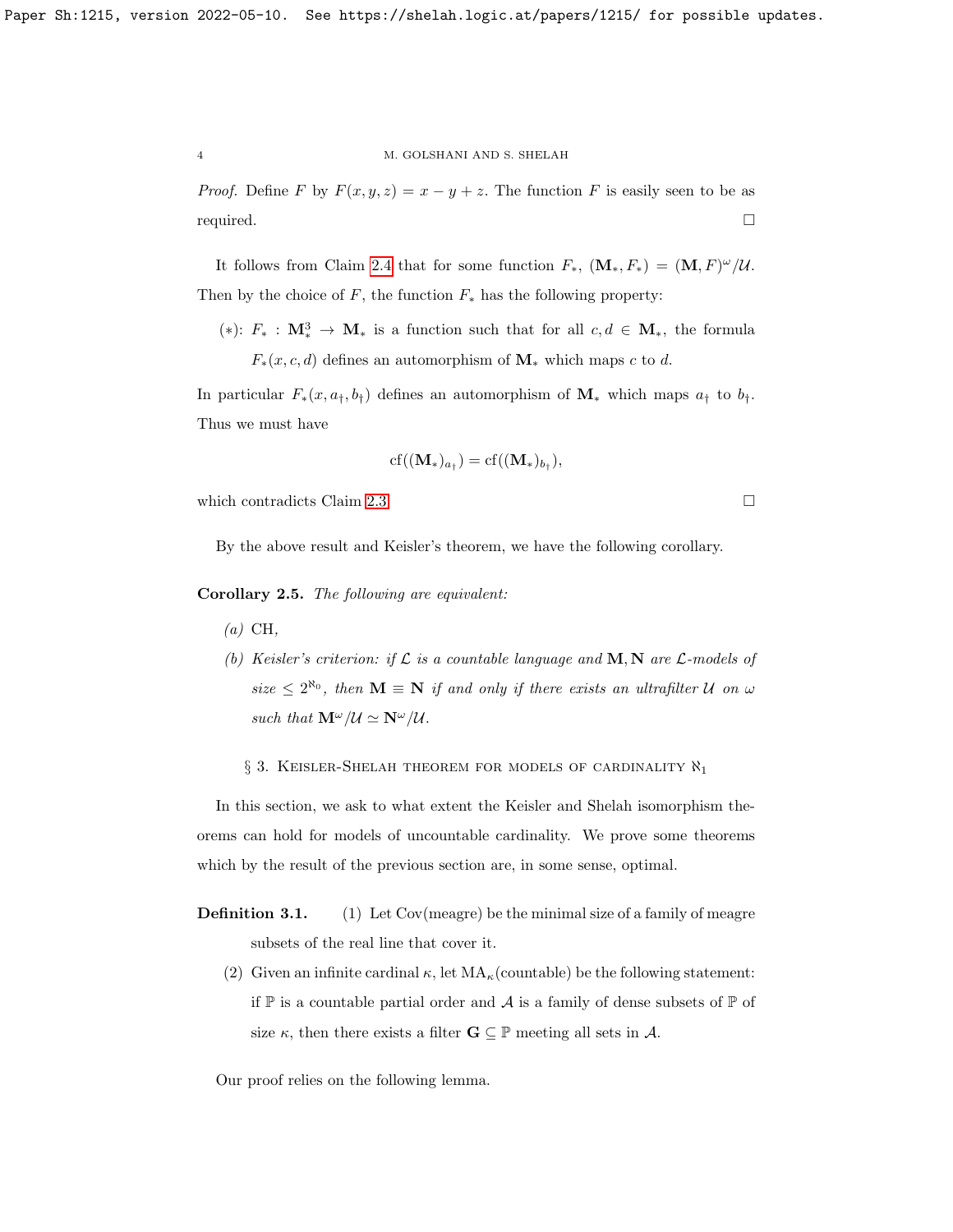**Lemma 3.2.** (see [\[1,](#page-8-5) Theorem 7.13]) Suppose Cov(meagre) =  $2^{\aleph_0}$ . Then  $MA_\kappa$ (countable) holds for all  $\kappa < 2^{\aleph_0}$ .

Let us start by proving Theorem [1.2.](#page-1-2)

**Theorem 3.3.** Suppose  $2^{\aleph_0} > \aleph_1 = \text{cf}(2^{\aleph_0})$  and  $\text{Cov}(\text{measure}) = 2^{\aleph_0}$ . Suppose  $M_0 \equiv M_1$  are models of size  $\leq \aleph_1$  in the same countable vocabulary  $\mathcal{L}$ . Then for some ultrafilter  $\mathcal U$  on  $\omega$ ,  $\mathbf{M}_0^{\omega}/\mathcal U \simeq \mathbf{M}_1^{\omega}/\mathcal U$ .

Proof. Before giving the details of the proof, let us sketch the main idea. We would like to find an ultrafilter  $\mathcal U$  on  $\omega$  and enumerations  $\langle g_\alpha^0 : \alpha < 2^{\aleph_0} \rangle$  and  $\langle g_\alpha^1 : \alpha < 2^{\aleph_0} \rangle$ of  $\mathbf{M}^{\omega}_0$  and  $\mathbf{M}^{\omega}_1$  respectively, such that

<span id="page-4-0"></span>
$$
(3.1) \qquad ((\mathbf{M}_0)^{\omega}/\mathcal{U}, [g_0^0]_{\mathcal{U}}, \cdots, [g_\alpha^0]_{\mathcal{U}}, \cdots) \equiv ((\mathbf{M}_1)^{\omega}/\mathcal{U}, [g_0^1]_{\mathcal{U}}, \cdots, [g_\alpha^1]_{\mathcal{U}}, \cdots).
$$

This will show that the function  $\langle ( [g_{\alpha}^0]_{\mathcal{U}}, [g_{\alpha}^1]_{\mathcal{U}} ) : \alpha < 2^{\aleph_0} \rangle$  is an isomorphism between  $\mathbf{M}_{0}^{\omega}/\mathcal{U}$  and  $\mathbf{M}_{1}^{\omega}/\mathcal{U}$ . On the other hand, by Loś theorem, [3.1](#page-4-0) is equivalent to saying that for all  $\mathcal{L}$ -formula  $\phi(x_0, \dots, x_{n-1})$  and all  $\beta_0, \dots, \beta_{n-1} < 2^{\aleph_0}$ ,

$$
\left\{k<\omega:\mathbf{M}_0\models\phi(g_{\beta_0}^0(k),\cdots,g_{\beta_{n-1}}^0(k))\Leftrightarrow \mathbf{M}_1\models\phi(g_{\beta_0}^1(k),\cdots,g_{\beta_{n-1}}^1(k))\right\}\in\mathcal{U}.
$$

We define by induction on  $\alpha < 2^{\aleph_0}$ , a sequence  $\langle (\mathcal{U}_{\alpha}, g_{\alpha}^0, g_{\alpha}^1) : \alpha < 2^{\aleph_0} \rangle$ , where  $\langle U_\alpha : \alpha < 2^{\aleph_0} \rangle$  is an increasing and continuous chain of filters on  $\omega$  such that [3.1](#page-4-0) holds whenever U replaced by  $\mathcal{U}_{\alpha+1}$ . To make sure that  $g_{\alpha}^{0}$ 's and  $g_{\alpha}^{1}$ 's enumerate all elements of  $\mathbf{M}_{0}^{\omega}$  and  $\mathbf{M}_{1}^{\omega}$  respectively, we use a back and forth construction. To make sure that the construction continues to work at all levels below  $2^{\aleph_0}$ , we use the assumption Cov(meagre) =  $2^{\aleph_0}$  and proceed in such a way that  $\mathcal{U}_\alpha$  is generated by  $\leq \aleph_0 + |\alpha|$  many elements.

Let us now go into the details of the proof. Let  $\langle \lambda_i : i < \omega_1 \rangle$  be an increasing and continuous sequence of cardinals  $\geq \aleph_1$  cofinal in  $2^{\aleph_0}$  and for  $\ell < 2$  let  $\langle \mathbf{M}^{\ell}_i : i < \omega_1 \rangle$ be an increasing and continuous chain of elementary submodels of  $M_\ell$  such that for all  $i < \omega_1$ ,  $||\mathbf{M}_i^{\ell}|| = \aleph_0$  and  $\mathbf{M}_{\ell} = \bigcup$  $i<\omega_1$  $\mathbf{M}_{i}^{\ell}$ . Let  $\langle f_{\alpha}^{\ell} : \alpha < 2^{\aleph_0} \rangle$  be an enumeration of  $\mathbf{M}_{\ell}^{\omega}$  such that

$$
\alpha < \lambda_i \implies f_{\alpha}^{\ell} \in (\mathbf{M}_i^{\ell})^{\omega}.
$$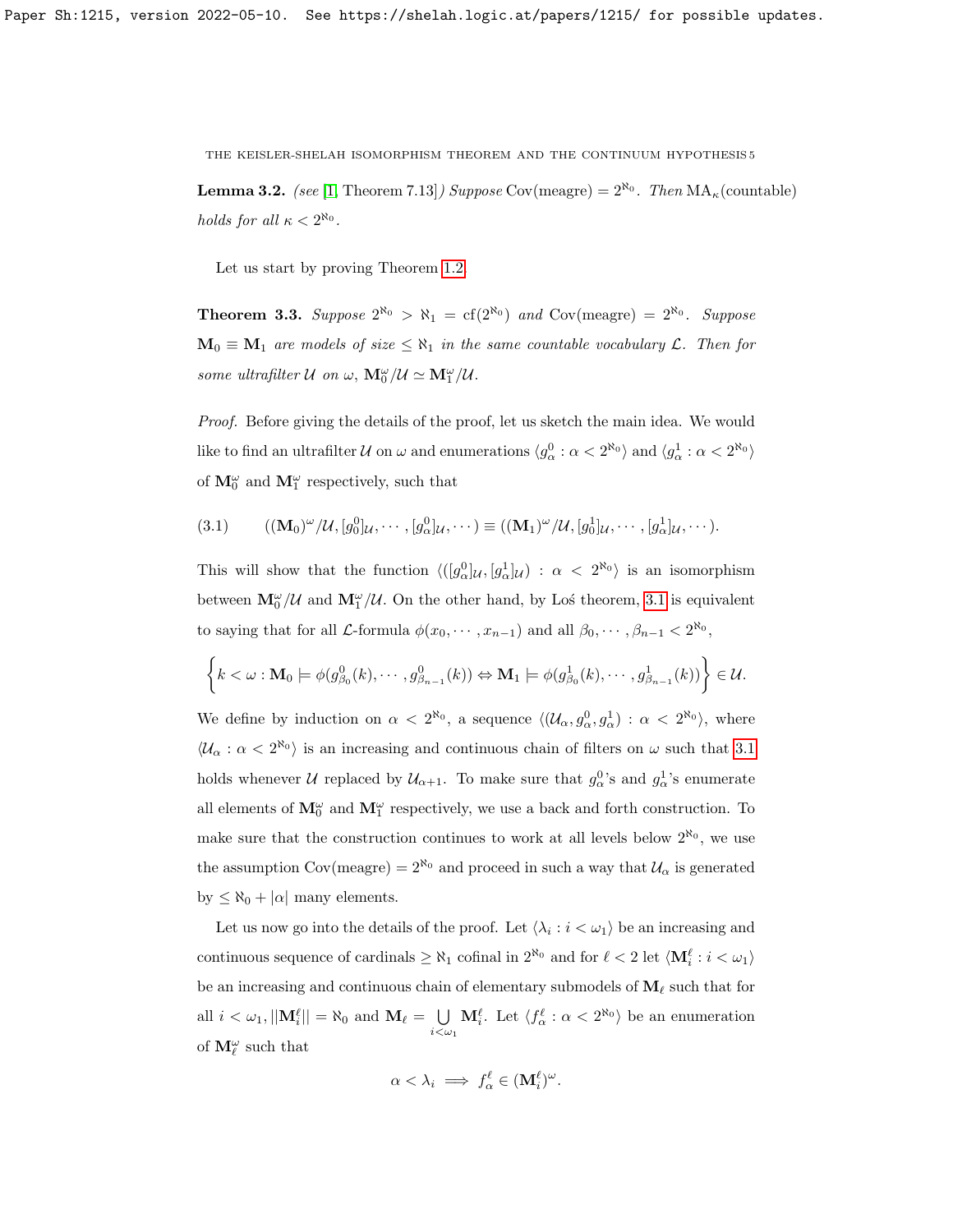Let also  $\langle X_\alpha : \alpha < 2^{\aleph_0} \rangle$  enumerate  $\mathcal{P}(\omega)$ . By induction on  $\alpha < 2^{\aleph_0}$  and using a back and forth construction, we build the triple  $(\mathcal{U}_{\alpha}, g_{\alpha}^0, g_{\alpha}^1)$  such that:

- (a)  $g_{\alpha}^0 \in \mathbf{M}_{0}^{\omega}$ , furthermore if  $\alpha < \lambda_i$ , then  $g_{\alpha}^0 \in (\mathbf{M}_i^0)^{\omega}$ ,
- (b)  $g_{\alpha}^1 \in \mathbf{M}_1^{\omega}$ , furthermore if  $\alpha < \lambda_i$ , then  $g_{\alpha}^1 \in (\mathbf{M}_i^1)^{\omega}$ ,
- (c) for  $i < \omega_1$  and  $\ell < 2$ ,  $\{g_\alpha^{\ell} : \alpha < \lambda_i\} = \{f_\alpha^{\ell} : \alpha < \lambda_i\},\$
- (d)  $U_{\alpha}$  is a filter on  $\omega$  generated by  $\leq \aleph_0 + |\alpha|$  sets containing all co-finite subsets of  $\omega$ ,
- (e) if  $\phi(x_0, \dots, x_{n-1})$  is a formula of  $\mathcal L$  and  $\beta_0, \dots, \beta_{n-1} \leq \alpha$ , then the set  $Y_{\phi,\langle\beta_0,\cdots,\beta_{n-1}\rangle}$  defined as

$$
\left\{k<\omega:\mathbf{M}_0\models\phi(g_{\beta_0}^0(k),\cdots,g_{\beta_{n-1}}^0(k))\Leftrightarrow\mathbf{M}_1\models\phi(g_{\beta_0}^1(k),\cdots,g_{\beta_{n-1}}^1(k))\right\},\
$$

belongs to  $\mathcal{U}_{\alpha+1}$ ,

- (f) if  $\alpha < \beta < 2^{\aleph_0}$ , then  $\mathcal{U}_\alpha \subseteq \mathcal{U}_\beta$ .
- (g) if  $\alpha$  is a limit ordinal, then  $\mathcal{U}_{\alpha} = \bigcup$  $\bigcup_{\beta<\alpha} \mathcal{U}_{\beta},$
- (h) for all  $\alpha < 2^{\aleph_0}$ , either  $X_\alpha \in \mathcal{U}_{\alpha+1}$  or  $\omega \setminus X_\alpha \in \mathcal{U}_{\alpha+1}$ .

As in Shelah [\[7,](#page-8-6) Ch VI, §3], there is no problem in carrying the induction, however let us elaborate the main point of the proof. The only difficulty in carrying the induction is clause (e). Thus suppose that  $\alpha < 2^{\aleph_0}$  and the construction is done up to  $\alpha$ . Let also  $i < \omega_1$  be such that  $\alpha < \lambda_i$ . First suppose that  $\alpha$  is an even ordinal. Let  $g_{\alpha}^0 = f_{\gamma_{\alpha}}^0$ , where  $\gamma_{\alpha}$  is the least ordinal such that  $f_{\gamma_{\alpha}}^0 \notin \{g_{\beta}^0 : \beta < \alpha\}$ . Note that  $\gamma_{\alpha} < \lambda_i$ . Let also  $\mathscr{G}(\mathcal{U}_{\alpha})$  be a set of generators of  $\mathcal{U}_{\alpha}$  of size  $\leq \aleph_0 + |\alpha|$ .

Let P be the forcing notion consisting of all maps  $p : dom(p) \rightarrow M_i^1$ , where dom(p) is a finite subset of  $\omega$ , ordered by inclusion. P is countable. Define the following sets:

- $D_n = \{p \in \mathbb{P} : n \in \text{dom}(p)\}\text{, where } n < \omega\text{.}$
- For any set  $A \in \mathscr{G}(\mathcal{U}_{\alpha})$ , any finite sequence  $\vec{\phi} = \langle \phi_{\iota}(x_0, \dots, x_{n_{\iota}-1}, y) : \iota \in$ *I*), any finite sequence  $\langle \vec{\beta}^{\ell}_{t} : t \in I, \ell \in J_{\iota} \rangle$ , where  $\vec{\beta}^{\ell}_{t} = \langle \beta^{\ell}_{\iota,0}, \cdots, \beta^{\ell}_{\iota,n_{\iota}-1} \rangle$ consists of ordinals less than  $\alpha$  and  $m < \omega$  let  $\Sigma_{A,\vec{\phi},\langle\vec{\beta}_i^{\ell}:\iota\in I,\ell\in J_{\iota}\rangle,m}$  be the set of all conditions  $p \in \mathbb{P}$  such that for some  $k \in \text{dom}(p) \cap A$  with  $k > m$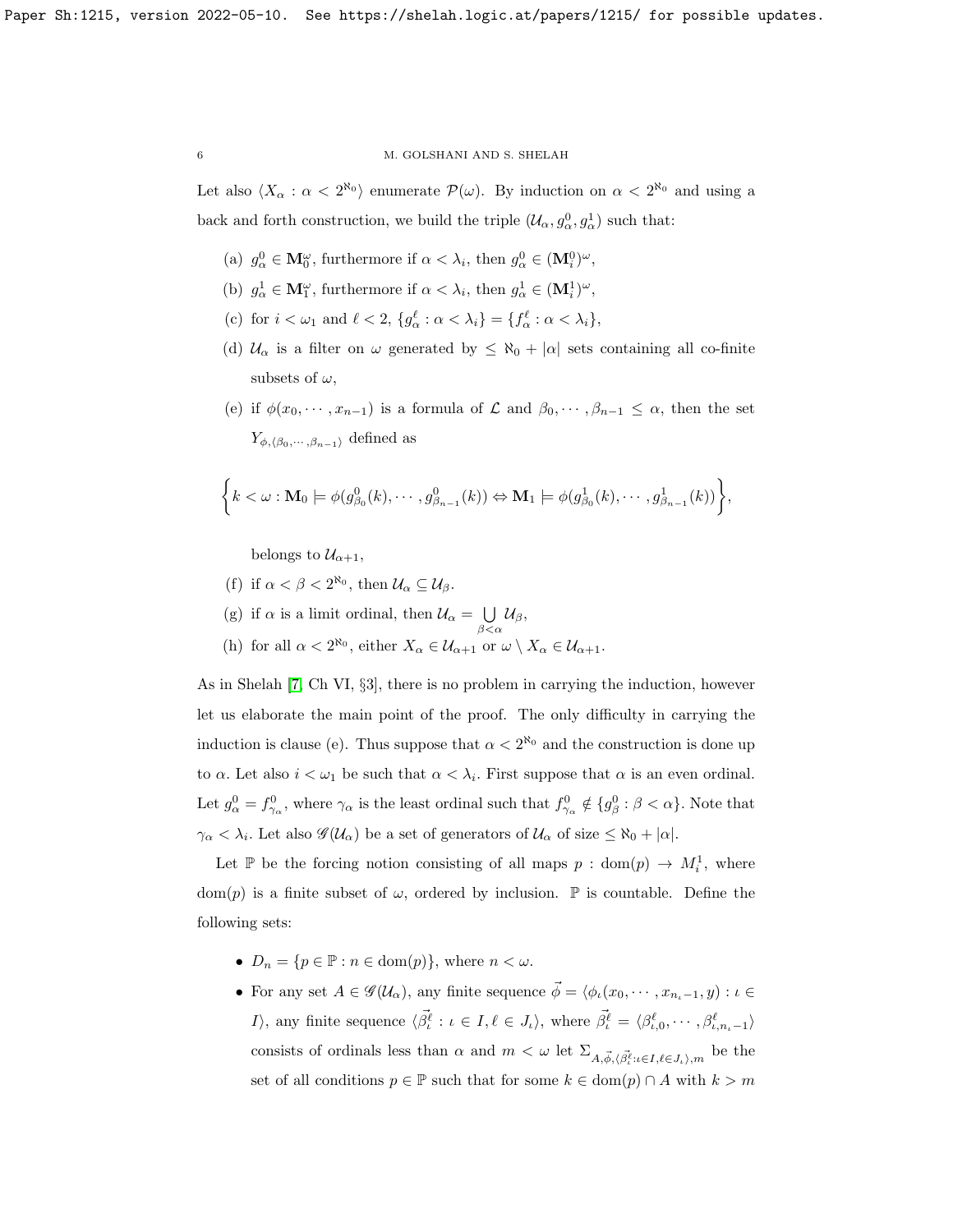and all  $\iota \in I$  and  $\ell \in J_{\iota}$ :

$$
\mathbf{M}_{i}^{0} \models \phi_{\iota}(g_{\beta_{\iota,0}^{\ell}}^{0}(k), \cdots, g_{\beta_{\iota,n_{\iota}-1}^{\ell}}^{0}(k), g_{\alpha}^{0}(k)) \Leftrightarrow \mathbf{M}_{i}^{1} \models \phi_{\iota}(g_{\beta_{\iota,0}^{\ell}}^{1}(k), \cdots, g_{\beta_{\iota,n_{\iota}-1}^{\ell}}^{1}(k), p(k)).
$$

Let us show that each of the sets defined above are dense in P. This is clear for the sets  $D_n$ . Now suppose that  $A, \vec{\phi}, \langle \vec{\beta}_{\iota}^{\ell} : \iota \in I, \ell \in J_{\iota} \rangle$  and m are given as above and suppose that  $p \in \mathbb{P}$ . We find some  $q \supseteq p$  in  $\Sigma_{A, \vec{\phi}, \langle \vec{\beta}^{\ell}_t : t \in I, \ell \in J_t \rangle, m}$ . Let  $k > m$ , max(dom(p)) be such that  $k \in A$ . Such a k exists as A is unbounded in  $\omega$ . Now  $x = g^0_\alpha(k)$  witnesses

$$
\mathbf{M}_{i}^{0} \models \exists x \bigwedge_{\iota \in I, \ell \in J_{\iota}} \phi_{\iota}(g_{\beta_{\iota,0}^{\ell}}^{0}(k), \cdots, g_{\beta_{\iota,n_{\iota}-1}^{\ell}}^{0}(k), x),
$$

and hence by our induction hypothesis we can find some  $y \in \mathbf{M}_i^1$  such that

$$
M_i^1 \models \bigwedge_{\iota \in I, \ell \in J_{\iota}} \phi_{\iota}(g_{\beta^{\ell}_{\iota,0}}^1(k), \cdots, g_{\beta^{\ell}_{\iota,n_{\iota}-1}}^1(k), y).
$$

Set  $q = p \cup \{(k, y)\}\$ . Then  $q \in \mathbb{P}$  is as required.

The number of the sets we defined above is at most

$$
\aleph_0 + |\mathscr{G}(\mathcal{U}_\alpha)| \cdot \aleph_0 \cdot |\alpha|^{<\aleph_0} \cdot \aleph_0 = \aleph_0 + |\alpha|
$$

which is less than  $\lambda_i$ , and hence as  $MA_{\lambda_i}$  (countable) holds, there exists a filter  $\mathbf{G} \subseteq \mathbb{P}$  meeting all the above dense sets. Set  $g^1_\alpha = \bigcup_{p \in \mathbf{G}} p$ . Let  $\mathcal{U}'_{\alpha+1}$  be the filter generated by

$$
\mathcal{U}_{\alpha} \cup \{ Y_{\phi, \langle \beta_0, \cdots, \beta_{n-1} \rangle} : \phi, \beta_0, \cdots, \beta_{n-1} \text{ as in clause (e)} \}.
$$

By the choice of the sets  $\Sigma_{A,\vec{\phi},\langle\vec{\beta}^{\ell}_t: \iota\in I,\ell\in J_t\rangle,m}$ , the above set has the finite intersection property and hence  $\mathcal{U}'_{\alpha+1}$  is a proper filter. Now let  $\mathcal{U}_{\alpha+1}$  be the filter generated by  $\mathcal{U}'_{\alpha+1} \cup \{X_\alpha\}$  if this is a proper filter and let  $\mathcal{U}_{\alpha+1}$  be the filter generated by  $\mathcal{U}'_{\alpha+1}\cup\{\omega\setminus X_\alpha\}$  otherwise. If  $\alpha$  is an odd ordinal, proceed in the same way, changing the role of the indices 0 and 1.

This completes the induction construction. Set

$$
\mathcal{U} = \bigcup \{ \mathcal{U}_{\alpha} : \alpha < 2^{\aleph_0} \}.
$$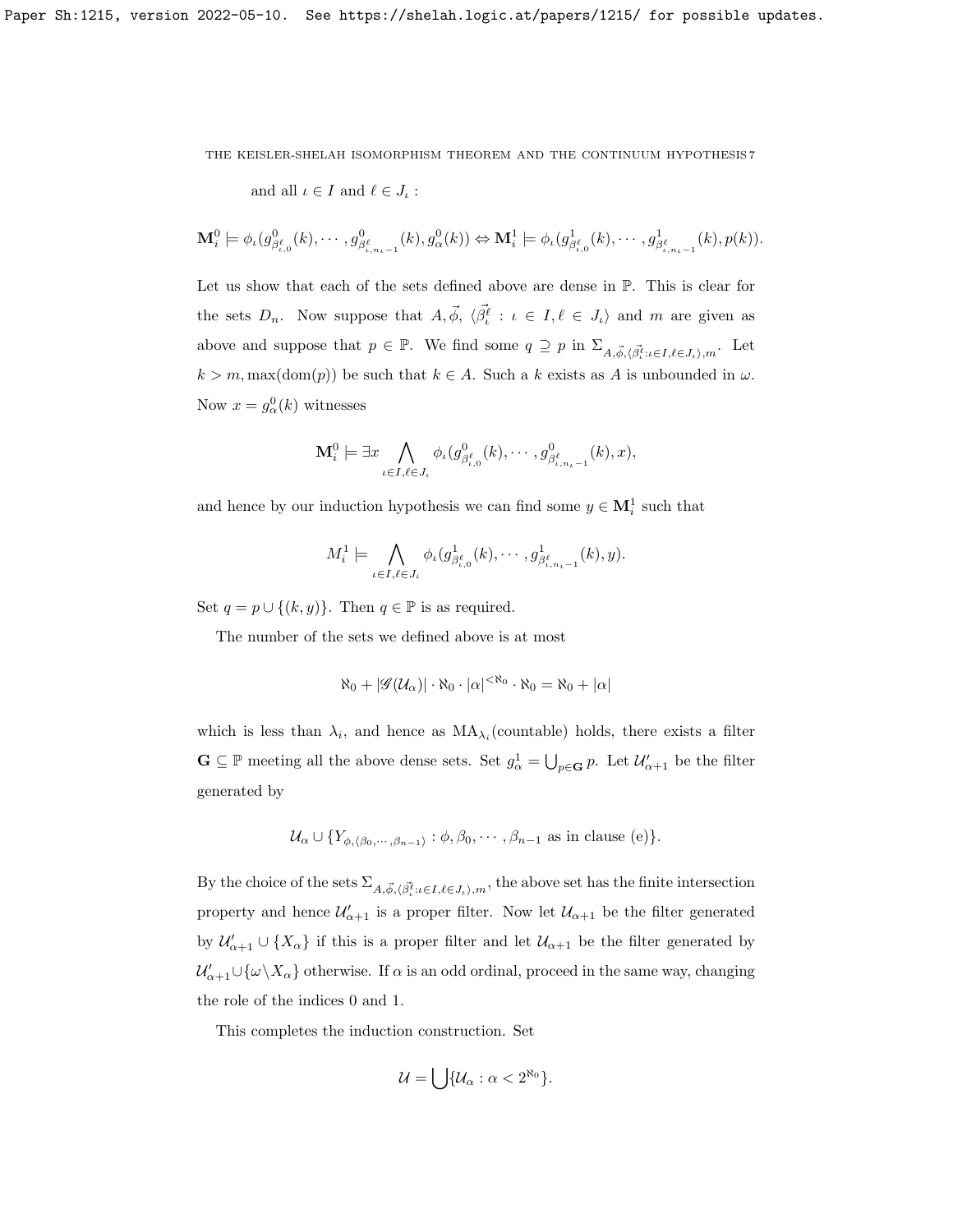Then U is a non-principal ultrafilter on  $\omega$  and  $M_0^{\omega}/U \simeq M_1^{\omega}/U$  as witnessed by the function

$$
\langle ([g_\alpha^0]_\mathcal{U}, [g_\alpha^1]_\mathcal{U}):\alpha < 2^{\aleph_0} \rangle.
$$

This completes the proof of the theorem.

We close the paper by proving the following consistency result, which is an analogue of Theorem [1.2,](#page-1-2) but the cofinality restriction on  $2^{\aleph_0}$  is removed.

Let us recall that the Cohen forcing  $Add(\omega, \lambda)$  for adding  $\lambda$  many new Cohen reals is defined as  $Add(\omega, \lambda) = \{p : p \text{ is a finite partial function from } \omega \times \lambda \text{ into } 2\},\$ ordered by inclusion.

Remark 3.4. (see [\[3,](#page-8-7) Proposition 22.10])  $Add(\omega, \lambda)$  forces Cov(meagre) =  $2^{\aleph_0}$ .

**Theorem 3.5.** Suppose  $\lambda > \aleph_1$  and  $\lambda^{\aleph_0} = \lambda$ . Let  $\mathbb{P} = \text{Add}(\omega, \lambda)$ . Then in  $V[\mathbf{G}_{\mathbb{P}}]$ , the following holds: if  $M_0 \equiv M_1$  are models of size  $\leq \aleph_1$  of the same countable vocabulary  $\mathcal{L}$ , then for some ultrafilter  $\mathcal{U}$  on  $\omega$ ,  $\mathbf{M}_{0}^{\omega}/\mathcal{U} \simeq \mathbf{M}_{1}^{\omega}/\mathcal{U}$ .

*Proof.* We may assume that  $cf(\lambda) > \aleph_1$ , as otherwise the result follows from The-orem [1.2.](#page-1-2) Now suppose that  $M_0 \equiv M_1$  are models of size  $\leq \aleph_1$  of a countable vocabulary in  $V[\mathbf{G}_{\mathbb{P}}]$ . Then for some  $\bar{\lambda} < \lambda$ ,  $\mathbf{M}_0, \mathbf{M}_1 \in V[\mathbf{G}_{\mathbb{P}} \setminus \bar{\lambda}]$ . By replacing V by  $V[\mathbf{G}_{\mathbb{P}\upharpoonright\bar{\lambda}}]$ , we may assume that  $\mathbf{M}_0, \mathbf{M}_1 \in V$ .

As  $|\lambda \cdot \omega_1| = \lambda$ , we may assume that  $\mathbb P$  is  $Add(\omega, \lambda \cdot \omega_1)$  so that forcing with  $\mathbb P$ adds a sequence  $\langle r_{\alpha,i} : \alpha < \lambda, i < \omega_1 \rangle$  of reals of order type  $\lambda \cdot \omega_1$ .

For  $i < \omega_1$ , set  $\mathbb{P}_i = \text{Add}(\omega, \lambda \cdot i)$ . As  $\mathbb P$  is c.c.c., for every  $X \subseteq \omega, X \in V[\mathbf{G}_{\mathbb{P}}]$ , there exists some  $i < \omega_1$  such that  $X \in V[\mathbf{G}_{\mathbb{P}_i}]$ . Proceed as in the proof of Theorem [1.2](#page-1-2) with:

- $\lambda_i = \lambda \cdot (1 + i)$ ,
- $\langle \mathbf{M}_i^{\ell} : i < \omega_1 \rangle$  as there,
- $\langle f^{\ell}_{\alpha} : \alpha < 2^{\aleph_0} \rangle$  is an enumeration of  $\mathbf{M}_{\ell}^{\omega}$  in such a way that for  $\alpha < \lambda \cdot (1+i)$ ,  $f_\alpha^\ell \in \mathbf{M}_i^\ell.$

The rest of the argument is essentially as before.  $\Box$